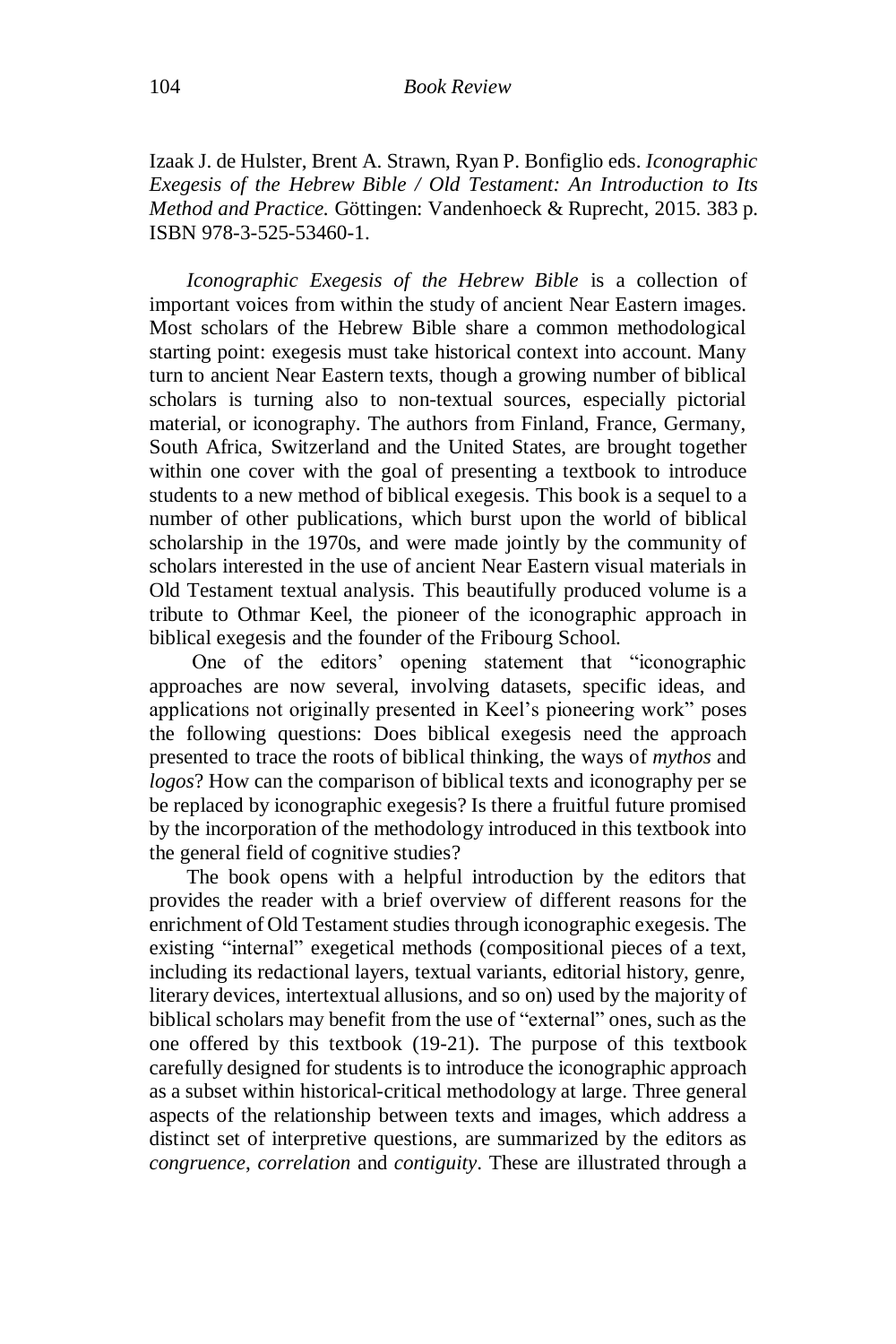brief example from Is 63:1-6 (26-32). The final part of the introduction gives a practical overview for newcomers to this method of how to find, analyze and present images in their research field. The desire of the manual's authors is verbalized in a call for the incorporation of images into *all* interpretive work (42).

The book is organized in three parts following the canon of the Hebrew Bible or TaNaKh: the Torah/Pentateuch, the Nebi'im/Prophets, and the Ketubim/Writings (and beyond). Part one consists of five chapters, four of them produced by the editors (Izaak J. de Hulster from Finland and Germany, and Brent A. Strawn from the USA) and one by Thomas Staubli from the *Alma Mater* of the method, Fribourg, Switzerland. The first two chapters written by the first and second editors deal with the iconographic perspective of the creation story in Genesis attributed to the Priestly source (45-61), and with the portrayal of humanity as the image of God (63-75). They point out the difference between the foundational concepts of Egypt and Mesopotamia, and those of the Bible. The central chapter is the longest in part one and is centered on human sacrifice in the ancient Near East (ANE) and the "pagan" prehistory of Gen 22 (77-101). The last two chapters of the Torah part are dedicated to the Exodus tradition of YHWH's strong hand and outstretched arm (Strawn, 103-116) and the mixed divine metaphors in Deut 32 (de Hulster and Strawn, 117-133). The last one is worthy of special attention due to the authors' presentation of *Mischmetaphors* as "conceptual blending," and the usefulness of the method introduced for a better understanding of the analyzed foundational biblical figure of YHWH.

Part two is the longest one and consists of seven chapters, of which four are written by the editors of the volume, and the other three by the scholars from Germany (Rüdiger Schmitt of the Westfälische Wilhelms-Universität Münster), France (Regine Hunziker-Rodewald of the Université de Strasburg) and Switzerland (Thomas Staubli of the Université de Fribourg). In chapter six Schmitt, by analyzing the royal construction in the book of Kings, introduces architecture, a part of the culture's symbolic system, to illustrate the methodological challenges that iconographic exegesis of the Hebrew Bible will face (137-146). The following four chapters deal with the book of Isaiah. In the first, by analyzing the seraphs' vision of the prophet in Is 6 and what the author terms Moses' "seraph staff" in Numbers within the general context of idol polemics, de Hulster offers the ANE *uraei* images for tracing the biblical concept of seraphs, cherubs and angels (chapter 7). In the second Hunziker-Rodewald connects the thrones in Sheol (Is 14:9) with Syro-Palestinian royal statues, and thus provides a new perspective on the biblical text (chapter 8). In the third, de Hulster, through the association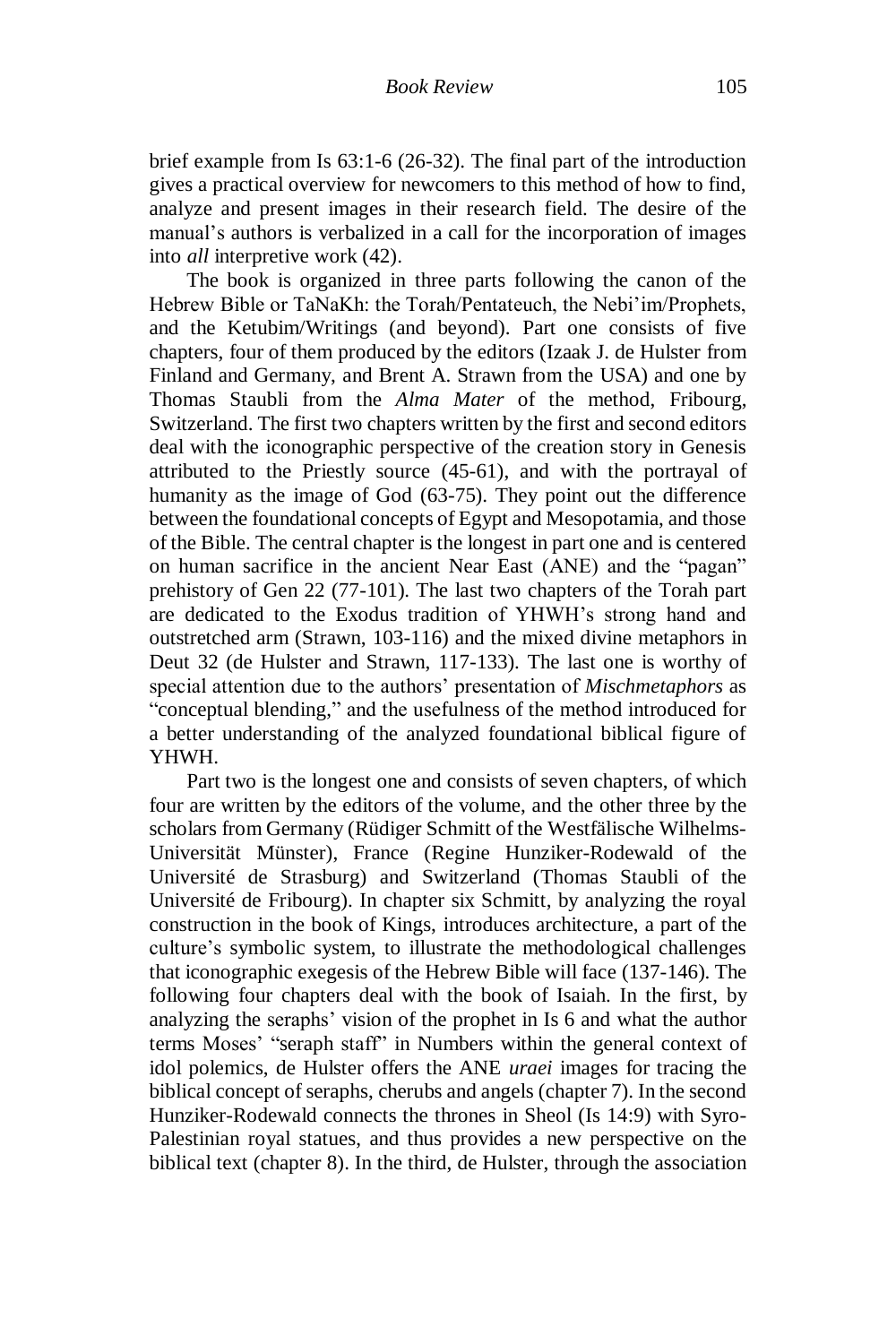of "a monument and a name" in Is 56 with a stone erected in a memory of the name, traces the formation of a culture of material commemoration based on aniconic images and the shift to programmatic aniconism in the Hebrew Bible (chapter 9). In the fourth de Hulster and Strawn, by identifying Is 60 as additional evidence of solar imagery in Persian Period Yehud, show how the *Pax Persica* became the *Pax Jerusalem* (chapter 10). The last two chapters of the book's second part deal with the reading of Zechariah and its rich metaphorical language. In chapter 11 Staubli offers the lunar iconography of the ancient Levant for a better understanding of the texts of Zech 1:8-6:15 and Ps 67, that are both designed in the form of a menorah. Chapter 12, the last chapter on the Prophets, like the last chapter of the Torah section, deals with metaphors. Bonfiglio shows that the biblical images of the divine warrior are another example of a blending of concepts presented within the text of the TaNaKh body.

Part three, the Writings, contains six chapters, three of which are written by the editors (Strawn and de Hulster) and three by Joel M. LeMon (University of Stellenbosch and Emory University) and Staubli. This third part starts with three themes presented in the Psalms: the hunting lion (chapter 13), the wings in a prayer (chapter 14) and the divine violence (chapter 15). In the opening chapter Strawn struggles with the ambivalence, or even polyvalence, of the lion image, pointing to the methodological problems that occur in analyzing the book of Psalms using the iconographic approach (246-261). LeMon's following two chapters are dedicated to the iconographic exegesis of Ps 63 and Ps 81, respectively. The first one deals with "multistability" in different interpretations of the winged images as understanding of YHWH in the Psalms, noting as well that one may find even more explanations in literary images of the Bible (263-279). The second one argues that analysis of ANE iconography of divine violence/"the blow" helps to untangle difficult Hebrew texts and their interpretation (281-294). In chapter 16 Strawn turns to the problem of "the fear of the Lord" as an example of assessing the foundational biblical concepts which are beyond the reach of metaphorical language. He emphasizes the role of "the interface between visual studies and cognitive theory" in future iconographic research (295-311). By turning to the Song of Songs (7:2- 6) in chapter 17, de Hulster, in summing up the part on the Writings, demonstrates the importance of the method and practice introduced for the translation of biblical poetry. Conceptual metaphors are of special interest for the growing number of scholars working within the frames of cognitive studies. Those working on or with modern Bible translations will admire a "pleonastic" approach offered by the author in his translation of the text analyzed which aims at "comprehensibility/clarity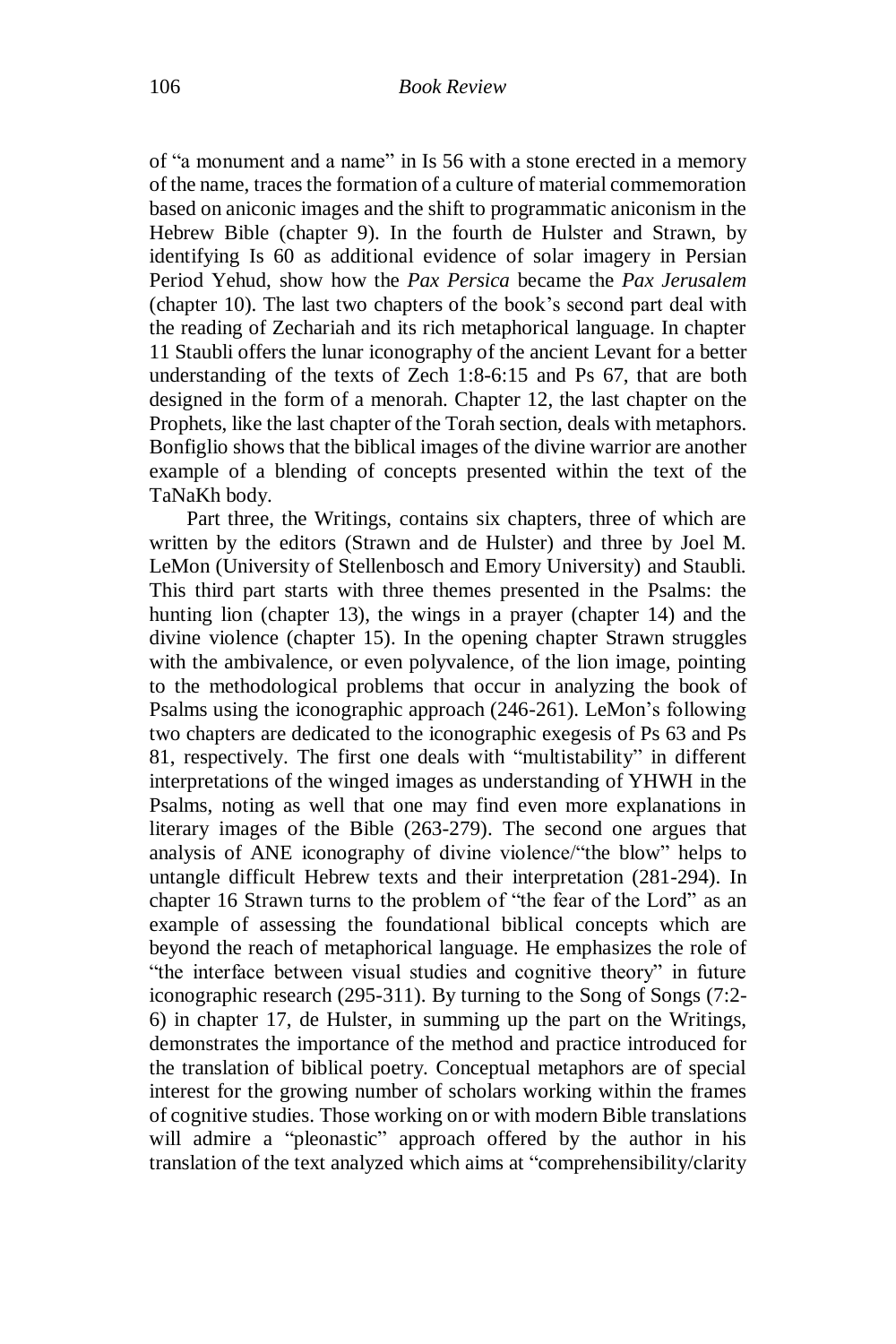in the target language while preserving the culturally specific connotations of the source language," offered by one of the volume's main contributors (313-328).

The book of Judith is the one book studied that is *outside* the TaNaKh canon, and Staubli includes the analysis of "twigs" in Judith 15.12-13, thus extending the iconographic exegesis offered by this textbook to the Palestinian Folk Art Traditions, the Jewish tradition of Sukkot, the Christian tradition of Palm Sunday, the Israeli state emblem, and even spirituality in folk Islam (329-347).

Each chapter of the textbook is well structured and follows the same pattern: the introduction of a problem, a brief overview of the textual approaches traditional in Biblical studies, an outline of ANE image traditions, a comparison of the approaches used for text analysis, a summary assessment and a conclusion. Designed for students, each chapter includes an assignment and a brief bibliographical list related to the issue studied for further reading. An extended bibliography is given at the end of the book (349-368), followed by an author index, and a Scripture citation index.

We have to keep in mind that at the core of foundational biblical concepts is experience of the divine presence, described as the sense of fear, awe, wonder (light, darkness, etc.). Some chapters are of special interest for Pentecostals, such as chapter 15 dedicated to *the fear of the Lord* by Strawn, or chapter 14, *On the Wings in a Prayer,* in which LeMon reminds us of "the fact that Israel's prayer and praise exist within a world of images" (264).

*Iconographic Exegesis of the Hebrew Bible* offers an important and stimulating contribution to the ongoing debates between *internal* and *external* traditional methods of Biblical exegesis and to unexamined assumptions regarding text, religion and culture. The volume also serves well as a text to create discussion. In terms of critiques, three major matters stand out. First, it is a pity that the three parts of the present volume are not well balanced: of the five chapters of part I, three are on the book of Genesis; of the seven chapters of part II, four are on the book of Isaiah, and two are on the book of Zechariah; of the six chapters of part III, three are on Psalms. Second, the label "chapters" suits the editors' aim to present the iconographic approach to Old Testament exegesis: *An Introduction to Its Method and Practice*. However, the volume consists of eighteen chapters, some of which are quite short (chapters 6 and 11 are only 10 pages each) and look more like essays or papers. It would be better to present three chapters and to write a general conclusion for newcomers to the method under consideration. Also, the addition of some answers to assignments given at the end of the book (at least one for each chapter) would benefit future students, allowing them